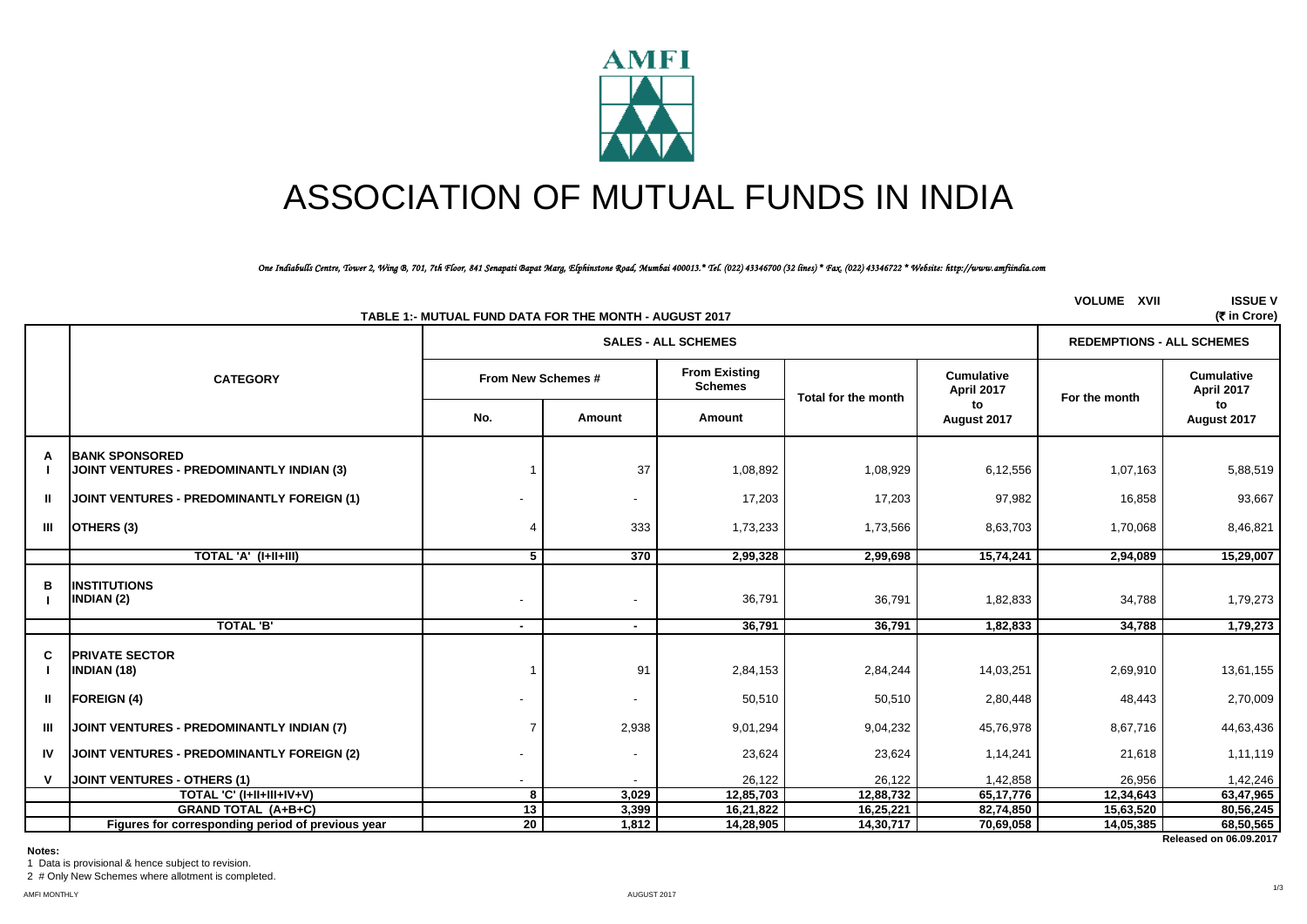|                                 | (र in Crore)<br>2.1 *NEW SCHEMES LAUNCHED (ALLOTMENT COMPLETED) |          |                      |                                          |                          |        |                      |        |
|---------------------------------|-----------------------------------------------------------------|----------|----------------------|------------------------------------------|--------------------------|--------|----------------------|--------|
|                                 |                                                                 | Open End |                      | <b>Interval Fund</b><br><b>Close End</b> |                          |        | <b>TOTAL</b>         |        |
|                                 | <b>No.of Schemes</b>                                            | Amount   | <b>No.of Schemes</b> | Amount                                   | <b>No.of Schemes</b>     | Amount | <b>No.of Schemes</b> | Amount |
| <b>INCOME</b>                   |                                                                 |          |                      | 492                                      |                          |        |                      | 492    |
| <b>INFRASTRUCTURE DEBT FUND</b> |                                                                 |          |                      |                                          |                          |        |                      |        |
| <b>IEQUITY</b>                  |                                                                 | 2,089    |                      | 757                                      |                          |        |                      | 2,846  |
| <b>BALANCED</b>                 |                                                                 |          |                      |                                          |                          |        |                      |        |
| <b>ILIQUID/MONEY MARKET</b>     |                                                                 |          |                      |                                          |                          |        |                      |        |
| <b>IGILT</b>                    |                                                                 |          |                      |                                          |                          |        |                      |        |
| <b>IELSS - EQUITY</b>           |                                                                 |          |                      |                                          |                          |        |                      |        |
| <b>GOLD ETF</b>                 |                                                                 |          |                      |                                          |                          |        |                      |        |
| <b>OTHER ETFS</b>               |                                                                 | 61       |                      |                                          |                          |        |                      | 61     |
| <b>FUND OF FUNDS INVESTING</b>  |                                                                 |          |                      |                                          |                          |        |                      |        |
| <b>OVERSEAS</b>                 |                                                                 |          |                      |                                          | $\overline{\phantom{a}}$ |        |                      |        |
| <b>TOTAL</b>                    |                                                                 | 2,150    |                      | 1,249                                    |                          |        | 13                   | 3,399  |

### **TABLE 2:- SALES DURING THE MONTH OF AUGUST 2017 - TYPE AND CATEGORY WISE**

**\$One Mutual Fund had reported the NFO subscription amount, where the credit identification was under process, in respect of the scheme having allotment date July 31, 2017, in the MCR of July 17. Subsequently, on completion of the reconciliation, ₹ 12.19 crore were refunded to investors for not in good order (NIGO) transactions. Hence, the said amount has been reduced from the NFO amount shown above in Table no. 2.1**

#### **\*NEW SCHEMES LAUNCHED :**

| <b>OPEN END EQUITY:</b>      | Axis Dynamic Equity Fund                                                                                                                                                                                                                                                                                                                                                                      |
|------------------------------|-----------------------------------------------------------------------------------------------------------------------------------------------------------------------------------------------------------------------------------------------------------------------------------------------------------------------------------------------------------------------------------------------|
| <b>IOPEN END OTHER ETFS:</b> | UTI Nifty Next 50 ETF                                                                                                                                                                                                                                                                                                                                                                         |
| <b>ICLOSE END INCOME :</b>   | HDFC FMP 1430D July 2017 (1) -Series 38; ICICI Prudential FMP Series 81 - 1100 days Plan R; Reliance Dual Advantage Fixed Tenure Fund XI- Plan D, Reliance Fixed Horizon Fund<br>XXXIV Series 10; SBI Debt Fund Series C-2 (1100 Days); UTI - Capital Protection Oriented Scheme - Series IX - III (1389 Days), UTI Fixed Term Income Fund Series XXVII - V (1097<br>Days) and VI (1113 Days) |
| <b>ICLOSE END EQUITY:</b>    | Axis Equity Advantage Fund - Series 2; ICICI Prudential Value Fund Series 16 and Sundaram Select Micro Cap - Series XVI                                                                                                                                                                                                                                                                       |

#### **2.2 EXISTING SCHEMES**

|                                 |                      | Open End                 |                          | <b>Close End</b> | <b>Interval Fund</b>     |        | <b>TOTAL</b>         |           |
|---------------------------------|----------------------|--------------------------|--------------------------|------------------|--------------------------|--------|----------------------|-----------|
|                                 | <b>No.of Schemes</b> | Amount                   | <b>No.of Schemes</b>     | Amount           | <b>No.of Schemes</b>     | Amount | <b>No.of Schemes</b> | Amount    |
| <b>INCOME</b>                   | 255                  | 83,391                   | 966                      |                  | 53                       |        | 1.274                | 83,392    |
| <b>INFRASTRUCTURE DEBT FUND</b> |                      | $\overline{\phantom{a}}$ |                          |                  | $\overline{\phantom{a}}$ |        | 8                    |           |
| <b>IEQUITY</b>                  | 315                  | 28,233                   | 112                      |                  | $\overline{\phantom{a}}$ |        | 427                  | 28,233    |
| <b>BALANCED</b>                 | 31                   | 10,310                   | $\overline{\phantom{0}}$ |                  |                          |        | 31                   | 10,310    |
| <b>LIQUID/MONEY MARKET</b>      | 51                   | 14,92,830                | $\overline{\phantom{0}}$ |                  | $\overline{\phantom{a}}$ |        | 51                   | 14,92,830 |
| <b>IGILT</b>                    | 41                   | 1,901                    |                          |                  | $\overline{\phantom{0}}$ |        | 41                   | 1,901     |
| <b>IELSS - EQUITY</b>           | 43                   | 1,406                    | 22                       |                  | $\overline{\phantom{a}}$ |        | 65                   | 1,406     |
| <b>GOLD ETF</b>                 | 12                   |                          | $\overline{\phantom{a}}$ |                  | $\overline{\phantom{0}}$ |        | 12                   |           |
| <b>OTHER ETFS</b>               | 53                   | 3,738                    | $\overline{\phantom{0}}$ |                  | $\overline{\phantom{a}}$ |        | 53                   | 3,738     |
| <b>FUND OF FUNDS INVESTING</b>  | 29                   | 10                       |                          |                  |                          | .      | 29                   | 10        |
| <b>OVERSEAS</b>                 |                      |                          | $\overline{\phantom{a}}$ |                  | $\overline{\phantom{a}}$ |        |                      |           |
| <b>TOTAL</b>                    | 830                  | 16,21,821                | 1,108                    |                  | 53                       |        | 1991                 | 16,21,822 |

| 2.3 TOTAL OF ALL SCHEMES        |                      |           |                          |        |                          |                          |                      |                 |  |
|---------------------------------|----------------------|-----------|--------------------------|--------|--------------------------|--------------------------|----------------------|-----------------|--|
|                                 |                      | Open End  | <b>Close End</b>         |        |                          | <b>Interval Fund</b>     | <b>TOTAL</b>         |                 |  |
|                                 | <b>No.of Schemes</b> | Amount    | <b>No.of Schemes</b>     | Amount | <b>No.of Schemes</b>     | Amount                   | <b>No.of Schemes</b> | Amount          |  |
| <b>INCOME</b>                   | 255                  | 83,391    | 974                      | 492    | 53                       |                          | 1.282                | 83,884          |  |
| <b>INFRASTRUCTURE DEBT FUND</b> | . .                  | -         |                          |        |                          |                          |                      |                 |  |
| <b>IEQUITY</b>                  | 316                  | 30,322    | 115                      | 757    |                          |                          | 431                  | 31,079          |  |
| <b>BALANCED</b>                 | 31                   | 10,310    | -                        |        |                          | . .                      | 31                   | 10,310          |  |
| <b>LIQUID/MONEY MARKET</b>      | 51                   | 14,92,830 | $\overline{\phantom{a}}$ |        |                          |                          | 51                   | 14,92,830       |  |
| <b>GILT</b>                     | 41                   | 1,901     | $\overline{\phantom{a}}$ |        |                          |                          | -41                  | 1,901           |  |
| <b>IELSS - EQUITY</b>           | 43                   | 1,406     | 22                       |        |                          |                          | 65                   | 1,406           |  |
| <b>GOLD ETF</b>                 | 12                   |           |                          |        |                          |                          | 12                   |                 |  |
| <b>OTHER ETFS</b>               | 54                   | 3,799     | $\overline{\phantom{a}}$ |        |                          |                          | 54                   | 3,799           |  |
| <b>IFUND OF FUNDS INVESTING</b> | 29                   | 10        | $\overline{\phantom{a}}$ |        | $\overline{\phantom{a}}$ | $\overline{\phantom{a}}$ | 29                   | 10 <sub>1</sub> |  |
| <b>OVERSEAS</b>                 |                      |           |                          |        |                          |                          |                      |                 |  |
| <b>TOTAL</b>                    | 832                  | 16,23,971 | 1,119                    | 1,249  | 53                       |                          | 2004                 | 16,25,221       |  |